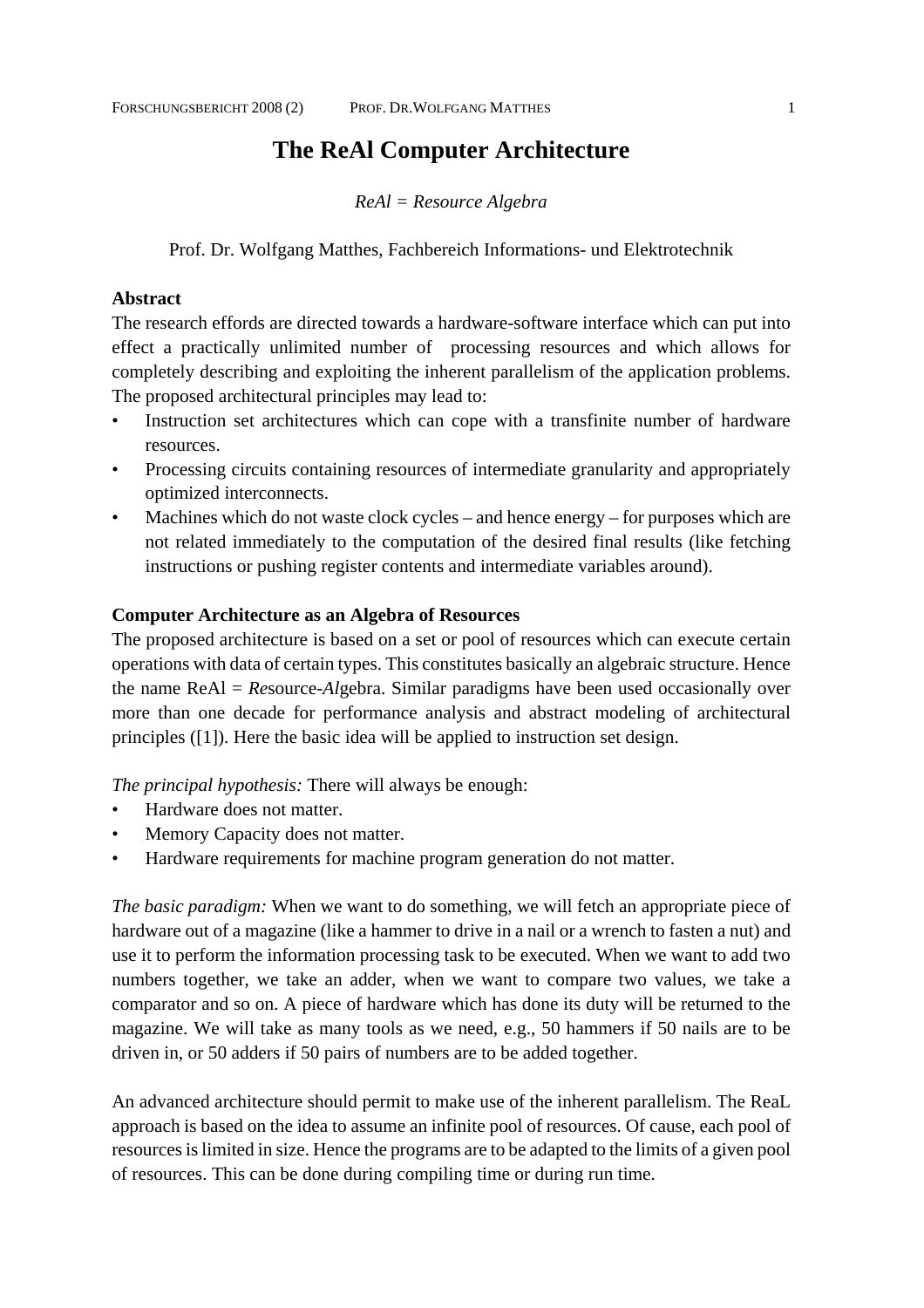A complementing idea is the efficiency of implementation. When an application problem is to be solved, intermediate variables, procedure calls and the like are essentially a waste of clock cycles or machine bandwidth (and, in consequence, energy). Obviously, it would be better to have the job being done (for example, the rendering of a graphics presentation) than to push the EDX register onto the stack in order to get it free for multiplication and later to fetch it back again (this is an example of an instruction sequence which contributes nothing to solve the application problem, but is to be executed to compensate for architectural quirks).

### *The architecture is based on the following principles:*

- There will be always enough resources. Above all this is a theoretical assumption (hypothesis of a transfinite resource pool). Based on this assumption it is possible to request an arbitrary number of resources in order to exploit the inherent parallelism up to the utmost level. In practice however, each pool of resources is limited in size. Hence the programs are to be adapted to the limits of a given pool of resources.
- With respect to an application problem, the universal computer is considered to be only a makeshift solution. The true optimum solution would be a dedicated hardware whose machine cycles are spent exclusively to compute the desired final results. In such a machine, neither clock cycles and memory bandwidth nor power would be wasted for fetching instructions, loading and storing intermediate values, function calls and the like. ReAl machines should be true universal machines whose characteristics come as close to this ideal as possible.
- The basic paradigm of a resource is a piece of hardware with input registers, combinational circuitry and output registers.
- The instructions describe only the basic processing steps, but not the concrete operations to be performed (e.g., addition or multiplication).

In order to implement a certain programming intention, appropriate resources will be selected out of the resource pool. These resources will be fed with parameters. Then the processing operations will be initiated. Results will be stored in memory or written to I/O devices; intermediate results will be forwarded to other resources. Further steps of parameter passing, initiation and assignment will be executed until the processing task has been completed. Resources which are no longer needed will be returned to the resource pool. These processing steps are controlled by stored instructions. So-called platform resources are provided to fetch the instructions from memory. Additional instructions establish concatenations between resources and to disconnect such concatenations. Once a concatenation has been set up, the steps of parameter passing, initiation of operations and assignment of results will be performed automatically.

A processing resource in a ReAl machine is a functional unit – more than a logic block and less than a complete processor. An arithmetic-logic unit (ALU) with some addressing, control, and storage means may serve as a typical example. Compared to the operation units in contemporary high-performance processors, the resources in ReAl machines are less complex.